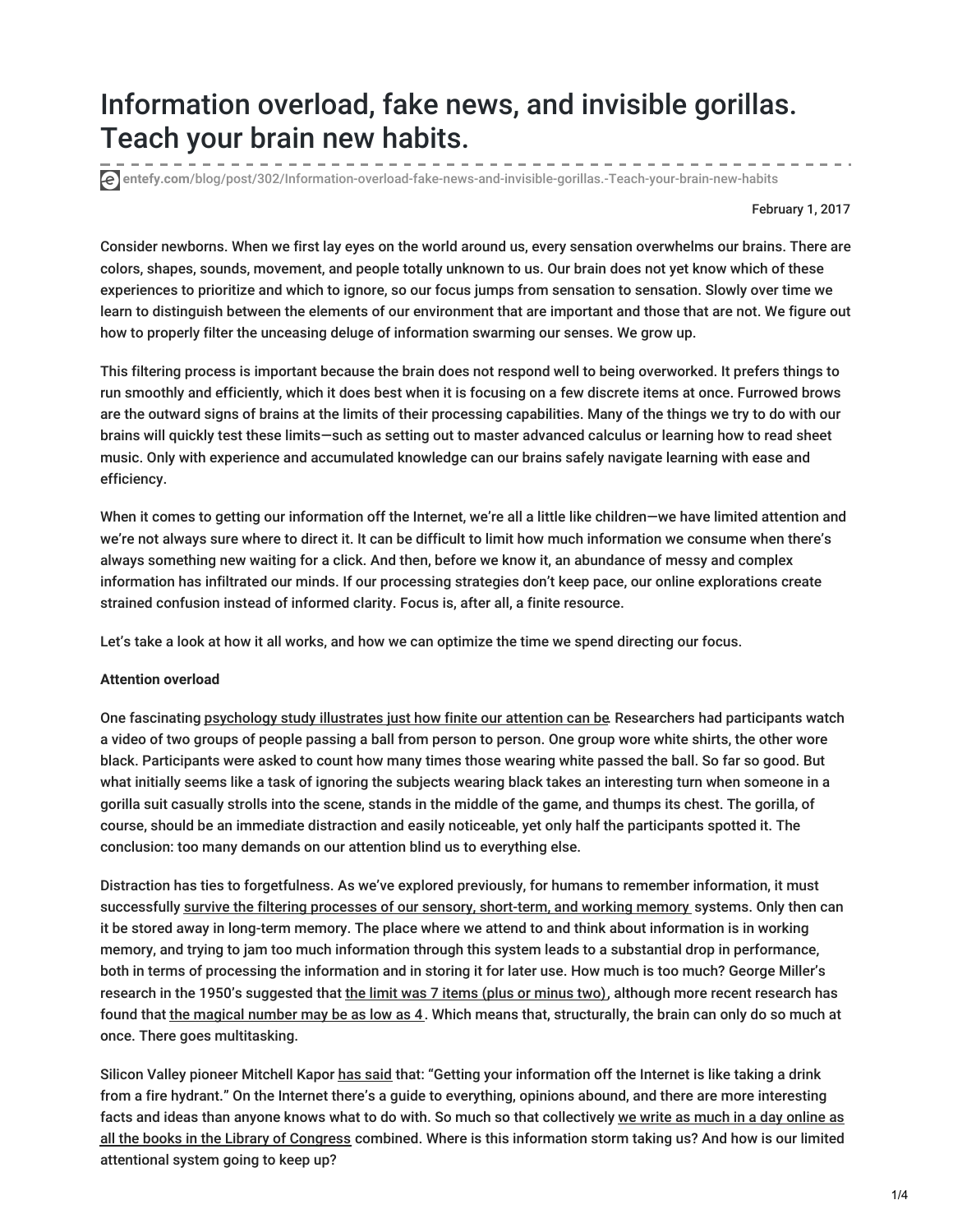#### **More information is not necessarily better information**

There are now around 47 billion web [pages](https://blog.entefy.com/view/279/How-many-pages-to-print-the-Internet) online, while the number of Internet users has surpassed 3.5 billion. Meanwhile, a [Nielsen](http://www.adweek.com/tv-video/us-adults-consume-entire-hour-more-media-day-they-did-just-last-year-172218/) report indicates that we spend an hour longer online each day now than we did just a year ago, with most of that increase coming from time spent on mobile devices. As more people jump on board, our reliance on the Internet grows. When Google went down for a few minutes in 2013, it took 40% of [Internet](https://engineering.gosquared.com/googles-downtime-40-drop-in-traffic) traffic with it. Which isn't that surprising when you consider that there are more than 58,000 Google searches every [second](http://www.internetlivestats.com/). For better or worse, search engines have altered our behavior. In terms of our mental processing power, having answers so close at hand certainly reduces the cognitive load on our mental resources.

Yet when it comes to comprehending abstract concepts and making complex decisions, too much information causes its own set of problems. For instance, it can induce a feeling that we must read and consume more than is really required. We can get stuck in a stasis known as analysis paralysis, in which we set out to make a deliberate decision by considering every last detail, but instead get overwhelmed and struggle to make any decision at all.

The first study to [document](https://faculty.washington.edu/jdb/345/345 Articles/Iyengar %26 Lepper (2000).pdf) this effect came from Sheena Iyengar, a business professor at Columbia University. She set up a booth at a supermarket and offered samples of a selection of jams. She wanted to know how people would behave when presented with a selection of 6 jams compared to 24. What she found was that people initially responded favorably to the extra options—60% of people approached the booth, compared to 40% when only 6 jams were presented. But when it came to making a purchase, the figures reversed dramatically: 30% of people purchased from the selection of 6 jams, while only 3% purchasing from the larger selection.

Over time this effect compounds. The more choices we have to make, the greater the decline in the quality of our decisions. Psychologists refer to this effect as decision fatigue or [mental](http://www.pnas.org/content/108/17/6889.full.pdf) fatigue, and one striking example of it comes from the judicial system, in which judges were found more likely to grant parole after having come back from a break and a bite to eat. Charted out over time, favorable rulings gradually dropped from around 65% to nearly zero, then returned to 65% after some rest. Rather than ruling case by case, the cumulative weight of making decision after decision eventually snowballed into mental exhaustion, making the judges less willing and able to properly evaluate cases later in the day.

For a more universal example, a 2010 [survey](http://www.lexisnexis.com/en-us/about-us/media/press-release.page?id=128751276114739) of 1,700 professionals from the U.S., UK, China, South Africa, and Australia found that 59% of respondents had experienced a large increase in the amount of information they were required to process in the workplace, and 62% felt that the quality of their work suffered at times because of this information overload. Adding to this headwind against clear thinking, research out of Stanford University suggests that [overthinking](https://med.stanford.edu/news/all-news/2015/05/researchers-tie-unexpected-brain-structures-to-creativity.html) diminishes our creativity, making innovative solutions more difficult to come by.

Trying to tackle too much information clearly interferes with our ability to process the information effectively. This is a real concern in workplaces and schools, and whenever important life-decisions come about. Yet when it comes to the abundance of information we encounter on the Internet, it is not the only concern. Because this phenomenon we've taken to calling "fake news" impedes our natural ability to discern fact from fiction.

## **The informational wolf in sheep's clothing**

It's not accidental that determining truth and reliability on the Internet is challenging. For every established website or expert that people feel they can trust, there are literally millions of others that we have never heard of and have no background information about. So when we scan through our feeds looking for something interesting to read, the content (subject matter) will often trump any evaluation of the source it comes from. To be fair, we hardly have the time to double check everything we read, yet the implicit trust we're placing in total strangers is bound to backfire every now and again. Because what we read sticks.

Which brings us to the [spread](http://www.bbc.com/news/technology-38106131) of fake news on social media, a problem that came into focus during the latter days of the 2016 U.S. presidential campaign. People were exposed to "news" items that looked legitimate—the provider appeared legitimate and the news itself may have even seemed probable. Yet it was fake. What is it about our brains that makes fake news possible? How did this whole issue come about?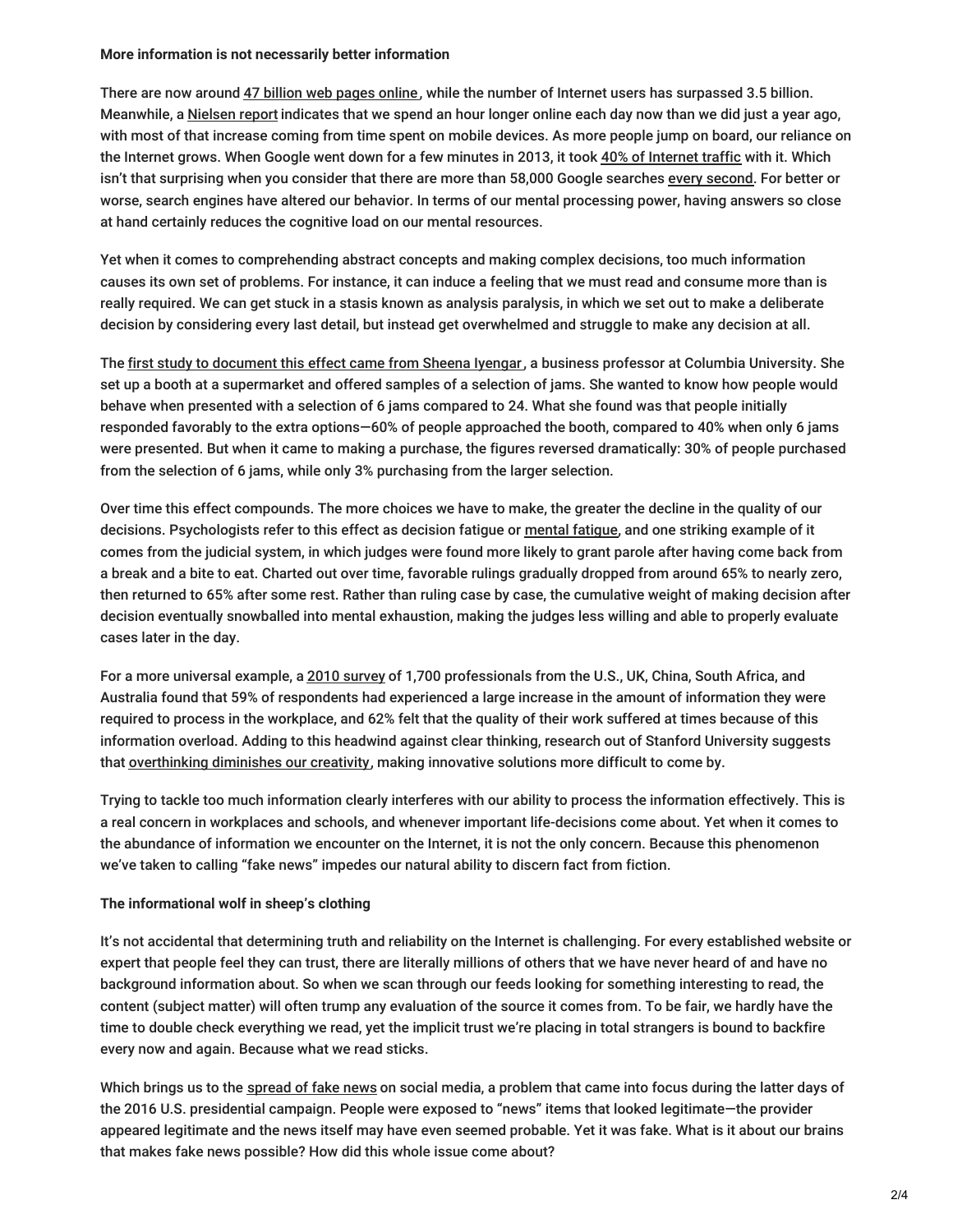It starts with how easy it is to assemble a beautiful, intuitive website quickly and with no knowledge of HTML. The Internet is populated with millions of good-looking blogs with snazzy logos and easy-to-use navigation. The problem with this is that psychologists have found that we inherently trust things that are [simple](https://dx.doi.org/10.1037%252F0278-7393.19.6.1235) and easy to use. This is another of the brain's many shortcuts. Things (like websites) that we can use intuitively seem familiar, and familiarity breeds trust in our minds. And the lower the cognitive demand, the less critical we are of the information we're taking in. Which provides absolutely no assurance that the information itself is reliable.

The Internet has made the whole of human knowledge instantly accessible. This is hardly a bad thing. But if we're not careful in our information consumption strategies, we become susceptible to misdirection by misinformation. Just as we must learn as children how to filter our environment, we must learn as adults how to filter our information. So just how do we do this?

### **It comes down to changing habits**

Our brains simply weren't designed to handle the influx of information constantly bombarding us. So we need to find ways to filter and limit what we use. And move beyond efficiency and speed in information consumption to take into account the accuracy and reliability of the information itself. All of which starts with changing some habits.

For starters, you can't go wrong with simply limiting what types of information you see and where you see it. Every diet starts with consuming less. If you primarily use your social media accounts as a means to keep up with the goings-on of your friends and family, don't also clutter those feeds with brands and celebrities. Compartmentalize social from news from entertainment, and consider using tools like RSS readers that consolidate a lot of different types of content into one place and provide easy tools for grouping and categorizing different types of media. And only ever follow sources you know, trust, and respect.

Next, unleash your inner critic. Teach yourself to simultaneously read an article while evaluating the support for the article's premise—the claims, facts, and figure you're reading about should be clearly backed by high-quality research or supported by multiple reliable sources. This improves the reliability of your personal list of trusted websites, publications, and people.

It's also a good idea to purposefully investigate the opposite of what you expect or assume—people have a natural tendency to gravitate towards information that confirms their beliefs and ignore anything and everything that conflicts with them. This bias can lead us into an ideological bubble, a safe, warm, and self-sustaining echo chamber where we only ever see things that reconfirm our existing beliefs and preferences. When we step outside our comfort zone, we exercise our intellect in new ways and open up the door to discovery.

Another valuable tip for managing your information diet is to produce more than you consume. This can be done in several ways. Trying to [generate](https://www.ncbi.nlm.nih.gov/pubmed/19586265) an answer to a question before looking up the answers helps you remember the correct answer, even if your guess was well off the mark. And once you've read something interesting, take the time to summarize it and put it into your own words. Doing so helps you digest the material, spot the loose ends, and cement it in memory more effectively.

You also can't get around something we're often so busy we choose to ignore: take breaks. Research has shown that we are less able to find [associations](https://www.scientificamerican.com/article/mental-downtime/) and links between facts and ideas when we're tired, and sleeping (even if it's only a nap) improves our recall of whatever we were learning before the break.

You might also be familiar with the notion of getting brilliant ideas while in the shower, and there's research to back this up. It turns out that when we stop working on a problem, our brains continue processing in the [background.](https://www.researchgate.net/publication/230786381_Inspired_by_Distraction_Mind_Wandering_Facilitates_Creative_Incubation?enrichId=rgreq-0dcc80f43ff50145f83d8512ce2d8e55-XXX&enrichSource=Y292ZXJQYWdlOzIzMDc4NjM4MTtBUzo5OTEwMTE2MTAzMzc0NEAxNDAwNjM4) As the study authors report: "Our data indicate that creative problem solutions may be facilitated specifically by simple external tasks (i.e., tasks not related to the primary task) that maximize mind wandering." In order to store knowledge in our memory banks, it must be connected and associated with existing memories and prior knowledge. This unconscious process of creating connections sometimes leads to unexpected linkages—solutions to problems or radical new ideas.